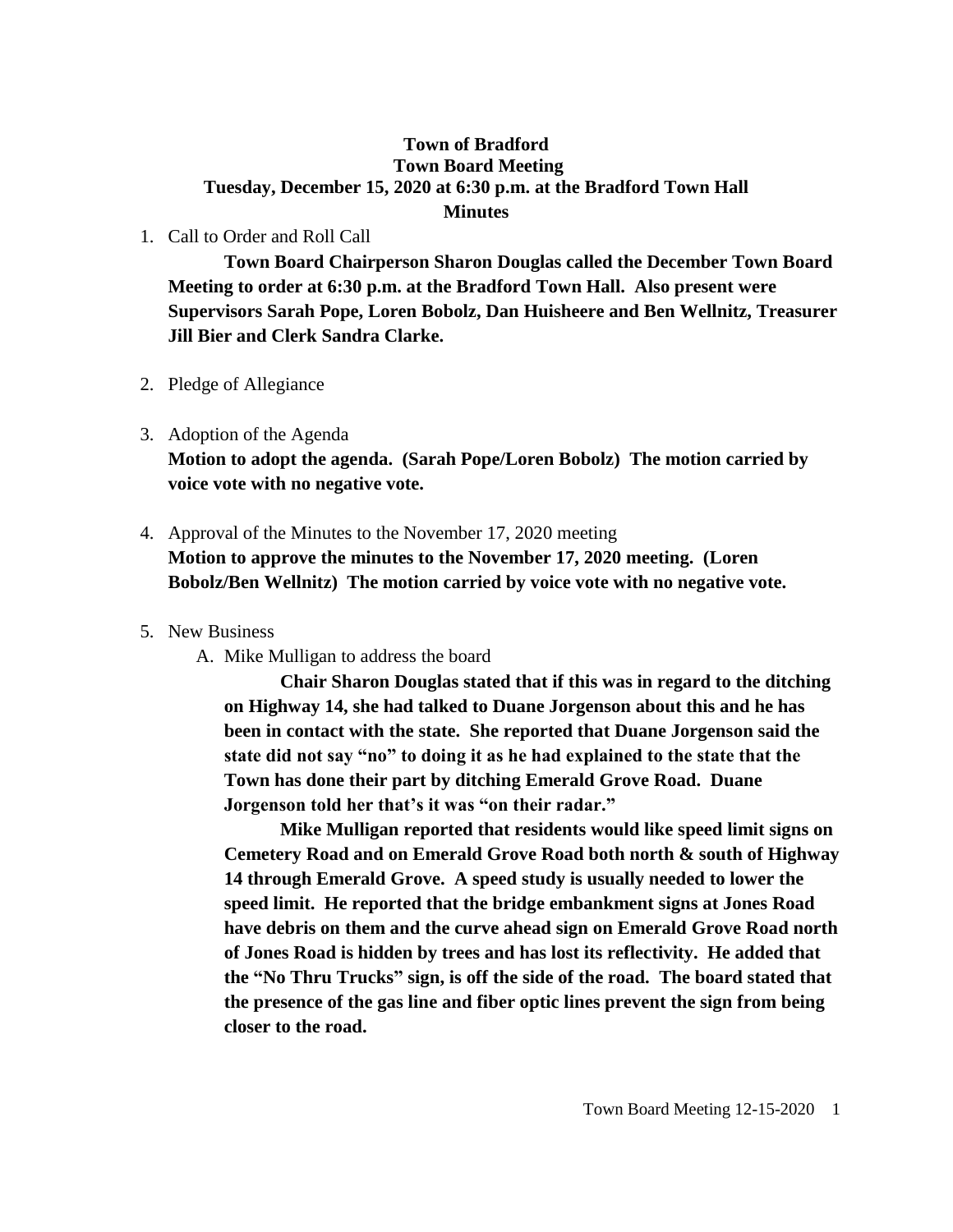B. Discussion and possible action on report by David Merriam on plan for Shady Hill Mobile Home Court

**There has been nothing from David Merriam to either the Town or the Town Attorney.**

- C. Discussion and possible action on proposed Solar Farm agreement **No meeting has been scheduled for the solar farm.**
- D. Discussion and action on Recycling Contract for 2021 **Motion to approve the recycling contract for 2021 with Lentell's Disposal. (Ben Wellnitz/Dan Huisheere) The motion carried by voice vote with no negative vote.**
- E. Discussion and action on date for Town Caucus (between January  $1<sup>st</sup>$  and January 21st, 2021 **Motion to hold the 2021 Town Caucus on January 19, 2021 at 6:30 p.m. (Sarah Pope/Dan Huisheere) The motion carried by voice vote with no negative vote.**
- F. Discussion and action on Town Advocacy Membership renewal **Motion to renew the Town Advocacy Council membership. (Sarah Pope/Dan Huisheere) The motion carried by voice vote with no negative vote.**
- G. Delavan Darien School District Report

**Chair Sharon Douglas read the Delavan Darien School District report which is available to residents by contacting the town clerk.**

H. Report on Routes to Recovery COVID Grant

**The Clerk reported that all the expenses submitted for the grant of \$11,399.25 were approved.**

I. Discussion and action on report by Fire District Representative

**Fire District Representative Loren Bobolz reported that there were 23 EMS calls and 5 fire calls. Most of the COVID 19 calls have been to the nursing homes. The members are training in small groups and outside. The new air packs will be in in January. There are 30 members.**

J. Discussion and action on Zoning Officer Report

**The report received stated that there were no permits issued in October.**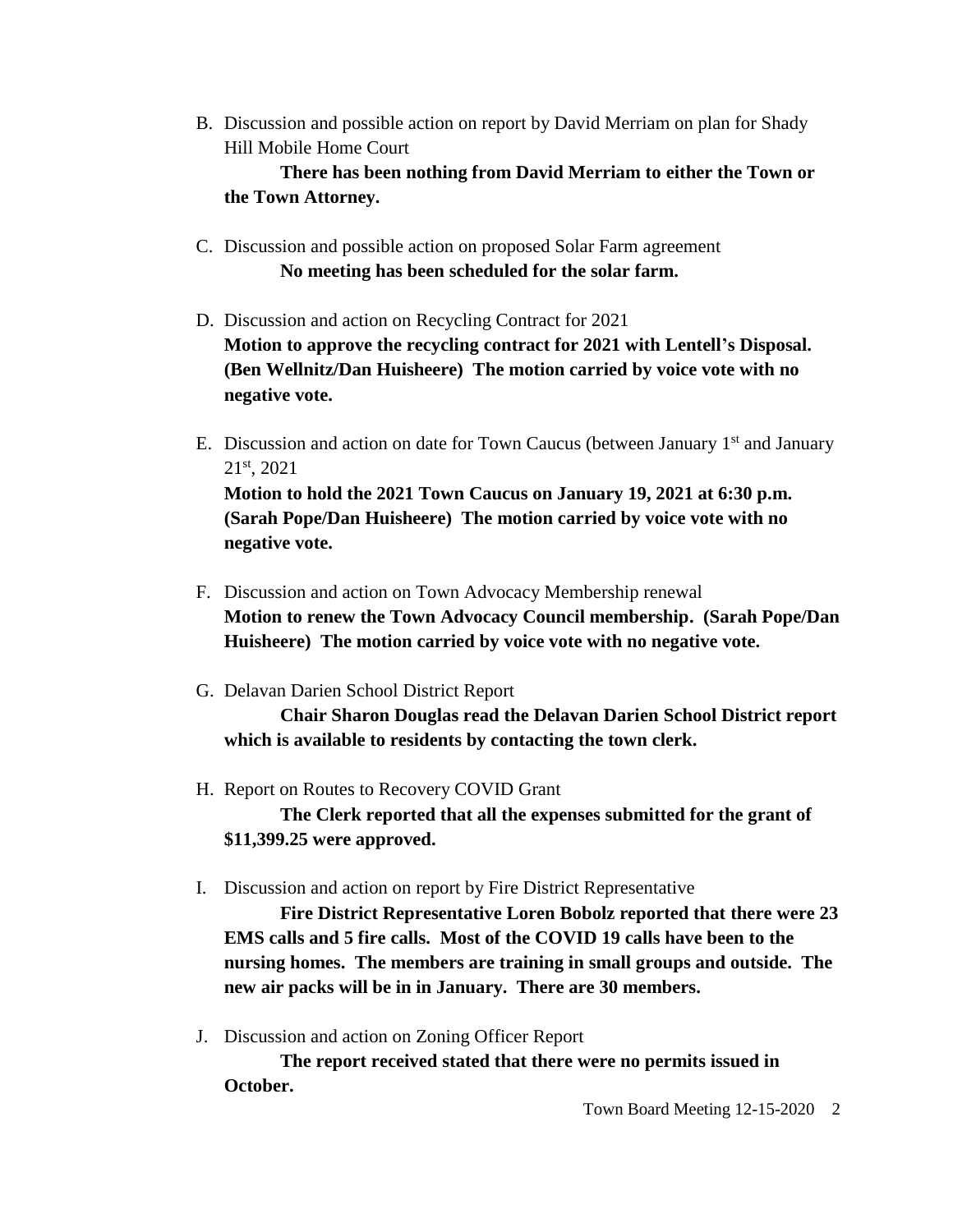- K. Discussion and action on appointment of Election Inspectors for 2020-2021 **The clerk asked the Board to approve the appointment of: Vicky Duoss, Jill Bier. Kaye Niquet, Sharon Douglas, Carol Esselman Donna Mullooly, Carie McGinnis, Lorilea Reible, Jan Bobolz, Jenny Membrino, Mark Membrino and Sue Koch as Election Inspectors for a 2-year term. Motion to approve the election inspectors listed. (Sarah Pope/Dan Huisheere) The motion carried by voice vote with no negative vote.**
- L. Discussion and action on Supervisors' evaluation of their sections of roads **The Board Members agreed that the recent snowplowing was done well. Sharon and Wayne Douglas picked up 18 tires on Saturday. Ben Wellnitz picked up three televisions on Maple Lane.**
- M. Discussion and action on roadwork, including but not limited to tree trimming, culvert repair and replacement, crack filling, ditching, shouldering, maintenance including replacement of signs and posts, paver repair, pot hole filling and Emerald Grove Bridge Project, Creek Road TRIP project

**Ben Wellnitz will cut the brush by the signs reported by Mike Mulligan tomorrow morning. Other Board Members offered to help. Chair Sharon Douglas will call Brian Ayre to have bigger rock or blacktop added by the new culverts at the intersection of Jones Rd. and Emerald Grove Rd. The Waite Road sign top has spun around. Dan Huisheere will fix it. The 45 mph sign on Carvers Rock Road north of Waite Road needs to be moved. The road name sign for Reid Road at Creek Road had been pulled out of the ground and the Reid Road sign was stolen. A new sign for the S curve on O'Riley Road will be ordered.**

**Chair Sharon Douglas reminded the board members that if they see anything that blocks a warning sign, they have to make sure it is visible. She added that Duane Jorgenson received an email from the DOT regarding extending the frequency of bridge inspections for eligible bridges. This is an option and not a requirement. Duane Jorgenson informed her that with the new bridges they are leaning toward doing the initial inspection and then doing two normal routine inspections every two years. Then we would be eligible for an inspection every 4 years. The only concerns regarding this would be if there was flooding in the area or heavy (over load limit) loads traveling over the bridge. If the Board would like this, Duane Jorgenson will fill out the paperwork. The only bridge that is eligible at this time is the bridge on Emerald Grove Road south of Maple Lane.**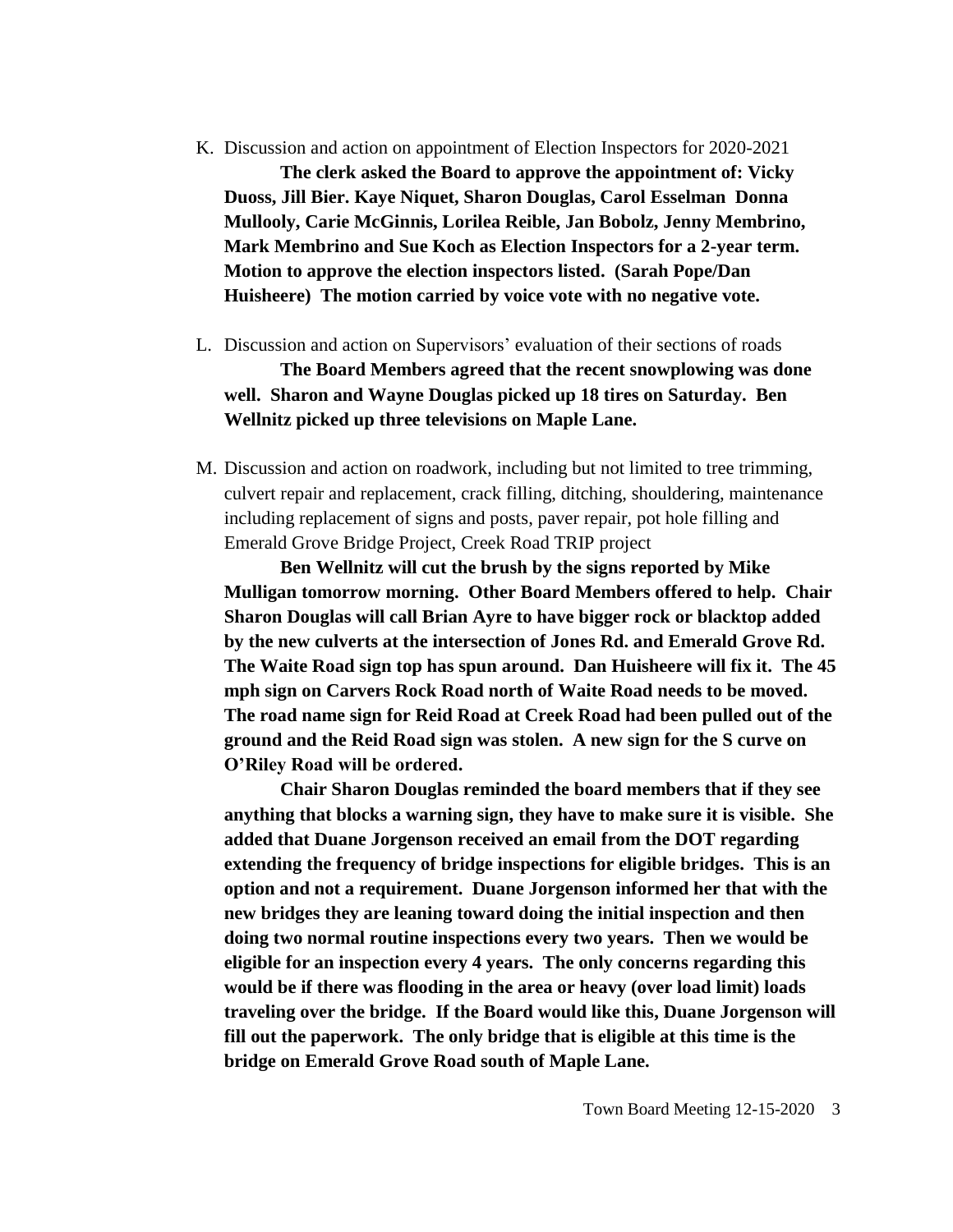**Motion to have Duane Jorgenson fill out forms to extend the frequency of inspections on eligible bridges. (Loren Bobolz/Sarah Pope) The motion carried by voice vote with no negative vote.**

**The new estimate of the Town share of the cost of the LRIP for E. Creek Road is \$255,000 instead of \$257,000.**

**There is no update on the Emerald Grove Road RR Bridge Project.**

- N. Discussion and action on Town Hall Repair Committee Report **Motion to have Premier Pest Exterminator Service for the Town Hall. (Loren Bobolz/Dan Huisheere) The motion carried by voice vote with no negative vote. Dan Huisheere will contact them.**
- O. Discussion and action on approval of Driveway Permit Applications **No applications were received.**
- P. Discussion and action on Utility Permit Applications **No applications were received.**
- 6. Citizen Participation
	- None.
- 7. Announcements and Reports
	- A. **The January Town Board meeting will be held on Tuesday, January 19th , 2020 immediately following the 2021 Town Caucus which will begin at 6:30 p.m. at the Bradford Town Hall.**
	- B. **The Rock County Sheriff's Report was presented.**
	- C. **Chair Sharon Douglas reported that she had received a call of a feral cat bite. She called Constable Charles Stevenson and he picked up the cat and took it to the Clinton Veterinary Clinic. The bite occurred when the person had tried to pick up a feral cat and it had been reported to the Sheriff's Department. It was sent to the state lab to be checked for rabies. She checked with the Town Attorney who confirmed that the cost is the responsibility of the person who picked up and was bitten by the cat.**
	- D**. Chair Sharon Douglas reported that Charles Stevenson is not seeking reelection in the Spring Election.**
- 8. Treasurer's Report

**Motion to approve the Treasurer's Report. (Dan Huisheere/Ben Wellnitz) The motion carried by voice vote with no negative vote.**

9. Bills for Approval

**Motion to approve the bills for payment. (Loren Bobolz/Dan Huisheere) The motion carried by voice vote with no negative vote.**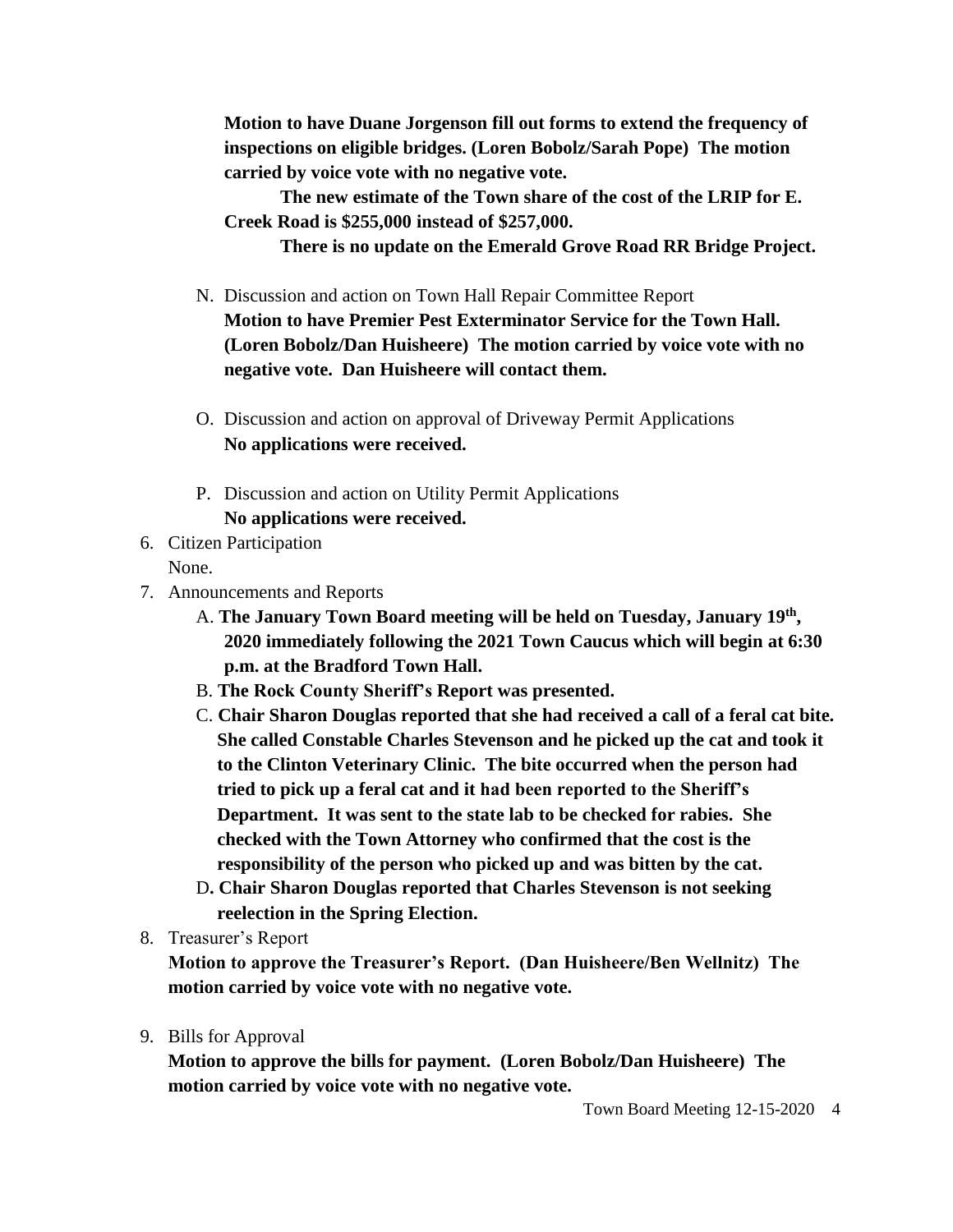## 10. Adjournment

# **Motion to adjourn. (Ben Wellnitz/Dan Huisheere) The motion carried by voice vote with no negative vote. The meeting was adjourned at 7:41 p.m.**

Respectfully submitted, Sandra Clarke, Clerk

Bills for Approval

| <b>Rock Energy Cooperative</b>           | Town Hall Light                                                                                                                                                                 | \$33.14  |  |
|------------------------------------------|---------------------------------------------------------------------------------------------------------------------------------------------------------------------------------|----------|--|
| <b>Alliant Energy</b>                    | Hwy. $exp. - street$ lights                                                                                                                                                     | 50.31    |  |
| <b>Rock Valley Publishing LLC</b>        | Publications-recycling exp.-8.16,<br>Election exp. -37.53,<br>Town Bd. exp. -50.89                                                                                              | 96.58    |  |
| Lentells Disposal                        | Recycling                                                                                                                                                                       | 500.00   |  |
| <b>Clinton Community School District</b> | <b>Monthly Parking Permit Fees-</b><br>(December)                                                                                                                               | 157.60   |  |
| Pat's Services, Inc.                     | Town Hall exp.-<br>$(10-30 \text{ to } 11-27-2020)$                                                                                                                             | 90.00    |  |
| Nowlan & Mouat LLP                       | Legal Fees-                                                                                                                                                                     |          |  |
| J & L Appraisals LLC                     | Assessment $-4th$ Quarter                                                                                                                                                       | 1,875.00 |  |
| Election Systems & Software, LLC         | Election exp.-final payment on<br>4G modem for DS200 (pd. deposit<br>Of 150.00 earlier)                                                                                         | 175.00   |  |
| <b>Sharon Douglas</b>                    | Town Board exp. -                                                                                                                                                               |          |  |
| Sandra Clarke                            | Clerk exp.-legal paper= $35.51$ ,<br>Recycling Exp.-legal paper=17.75,<br>Election exp.-shields for Express vote<br>& for voting tables for contingency<br>Plan=89.54<br>142.80 |          |  |
|                                          | Town Board Meeting 12-15-2020<br>5                                                                                                                                              |          |  |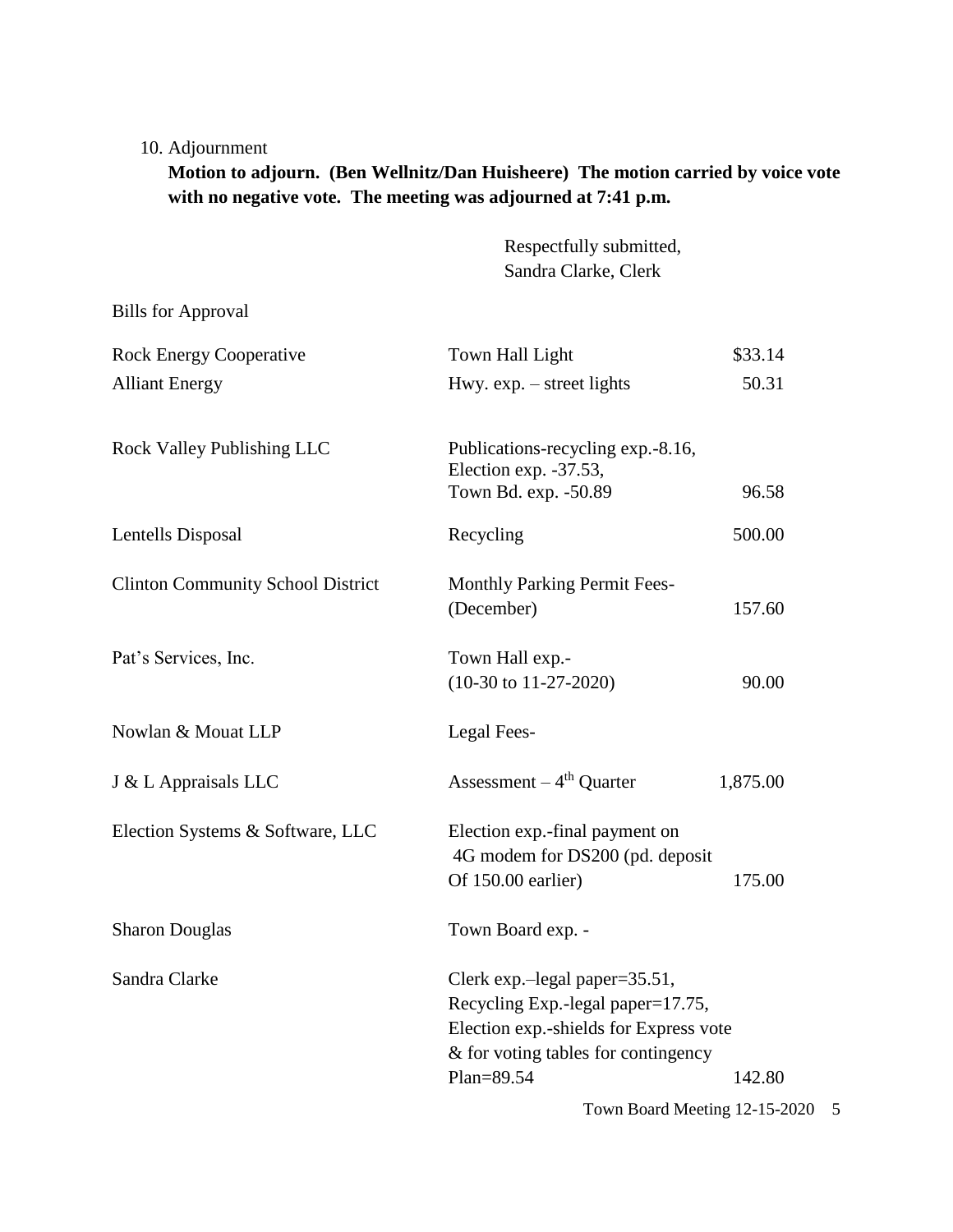| Jill Bier                               | Treasurer exp.-stamps &<br>postage= $131.15$ ,<br>Ink-117.91, dog tags-9.75, |           |  |
|-----------------------------------------|------------------------------------------------------------------------------|-----------|--|
|                                         | Recycling postage-175.00,                                                    | 433.81    |  |
| <b>Rock County Treasurer</b>            | Election exp.-August: programming                                            |           |  |
|                                         | Fee=50.00, SVRS fee=50.00,                                                   |           |  |
|                                         | 4 face shields=8.00.                                                         |           |  |
|                                         | November: programming fee=50.00,<br>DS200 tape=2.25,                         |           |  |
|                                         | DS200-cellular modem line for                                                |           |  |
|                                         | 6 months=30.12                                                               | 190.37    |  |
| <b>Rock County Dept.of Public Works</b> | Hwy.exp. – Creek Rd. RR Bridge                                               |           |  |
|                                         | Engineering $-60,102.19$ ,                                                   |           |  |
|                                         | Construction $-6,631.62 = 66,733.81$ ,<br>Emerald Grove Rd. RR Bridge        |           |  |
|                                         | ROW acquisition $-125.00$ ,                                                  |           |  |
|                                         | Engineering fees –                                                           |           |  |
|                                         | design $-4,421.57$                                                           |           |  |
|                                         | Plus 4.56% Admin.                                                            |           |  |
|                                         | Support - 3,250.39                                                           |           |  |
|                                         | Total = $$74,530.77$                                                         |           |  |
|                                         | Plus:                                                                        |           |  |
|                                         | Kemp Rd. waterway/slope                                                      |           |  |
|                                         | Repair=\$227.54                                                              |           |  |
|                                         | (minus credit for Jones Rd.)                                                 |           |  |
|                                         | Culvert Aid of                                                               |           |  |
|                                         | 7,155.00)=67,375.77                                                          |           |  |
|                                         | (minus credit for Kemp Rd.)                                                  |           |  |
|                                         | Culvert Aid of (2,985.21)                                                    | 64,618.10 |  |
| <b>Ideal Midwest LLC</b>                | Hwy. $exp. - snow$ plowing<br>13,333.33,                                     |           |  |
|                                         | salt storage $-5,000.00$                                                     | 18,333.33 |  |
|                                         | Town Board Meeting 12-15-2020 6                                              |           |  |